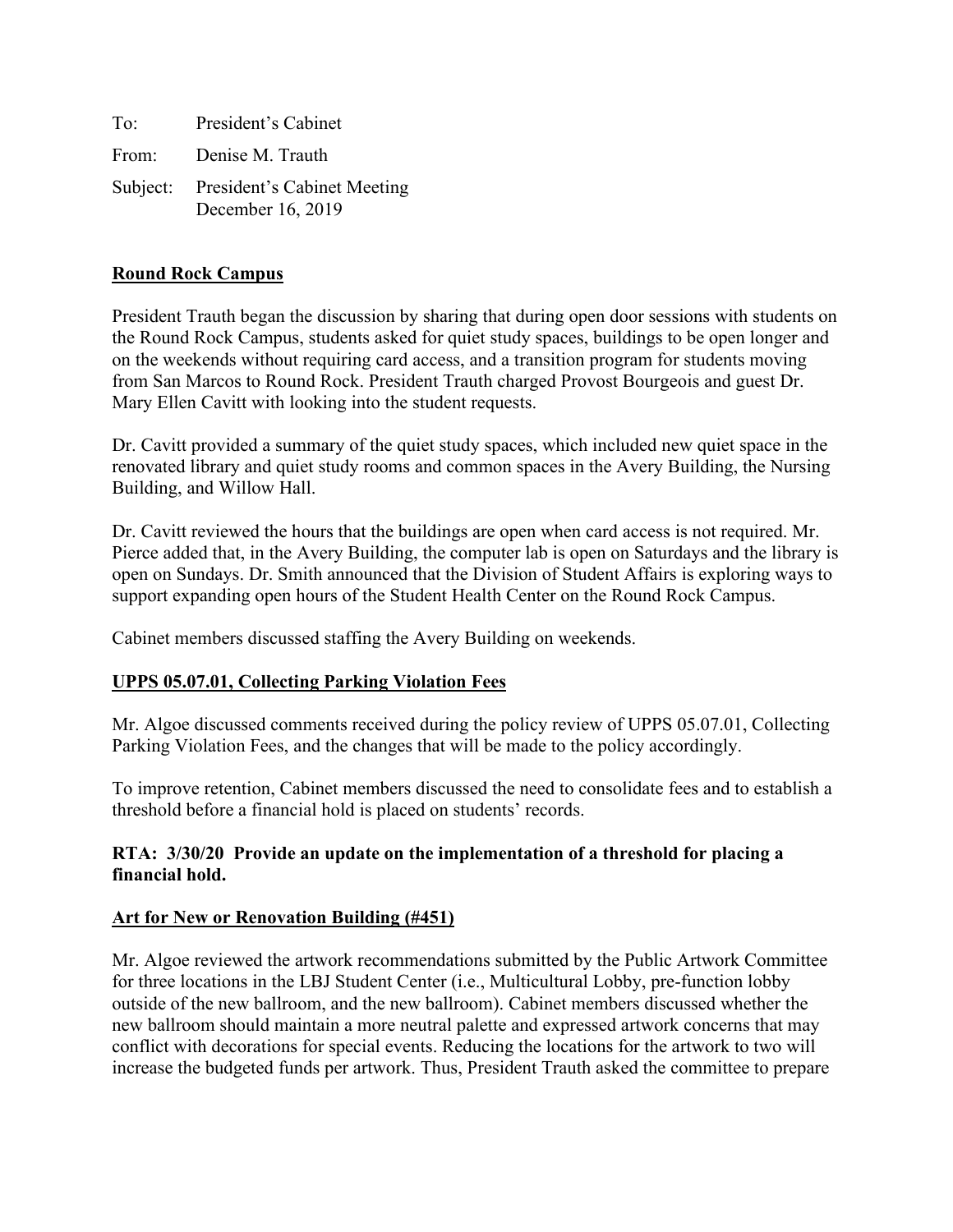new recommendations, based on increased available funds per artwork, for the two remaining locations.

## **RTA: 1/27/20 Review recommendations for artwork in the LBJ Student Center.**

### **Compensation and Benefits Statement for Employees**

Mr. Algoe discussed a proposed total compensation and benefits statement that illustrates the value of employment at Texas State. At present, the statement is available to staff only; the system is unable to correctly calculate a similar statement for faculty. There are certain factors that need to be considered in the calculation, including length of contract (nine versus 12 months), summer employment, stipends, and appointment (full-time versus split).

# **UPPS 04.04.16, Overtime and Compensatory Time**

Mr. Algoe discussed UPPS 04.04.16, Overtime and Compensatory Time. Exempt employees are expected to work as many hours over 40 as needed in order to fulfill their job duties and achieve university goals. Depending on type/level of responsibility, this will vary widely across divisions and across units within the same division. A one-size-fits-all policy for employees earning and taking compensatory time is not possible, and individual supervisors must exercise judgement.

# **Texas Counts**

President Trauth discussed an invitation to participate in Texas Counts. Dr. Roseanne Proite and Ms. Margaret Yackel were named as Texas State representatives to Texas Counts.

### **President's Update (#556)**

No update.

### **Significant Issues (#01)**

Dr. Johnson provided an update on his presidential fellow project, announcing that he has received 401 applications for the College of Science and Engineering Undergraduate Research Fellowship. Cabinet members engaged in a broader discussion about the importance of undergraduate research and the role that the Quality Enhancement Program will play in supporting this priority.

Mr. Algoe shared the room and board rate increases that will be proposed to The TSUS Board of Regents. These rate increases will allow front desks in the residence halls to be staffed 24-hours a day, seven days a week.

Mr. Algoe provided an update on the public-private partnership student housing project.